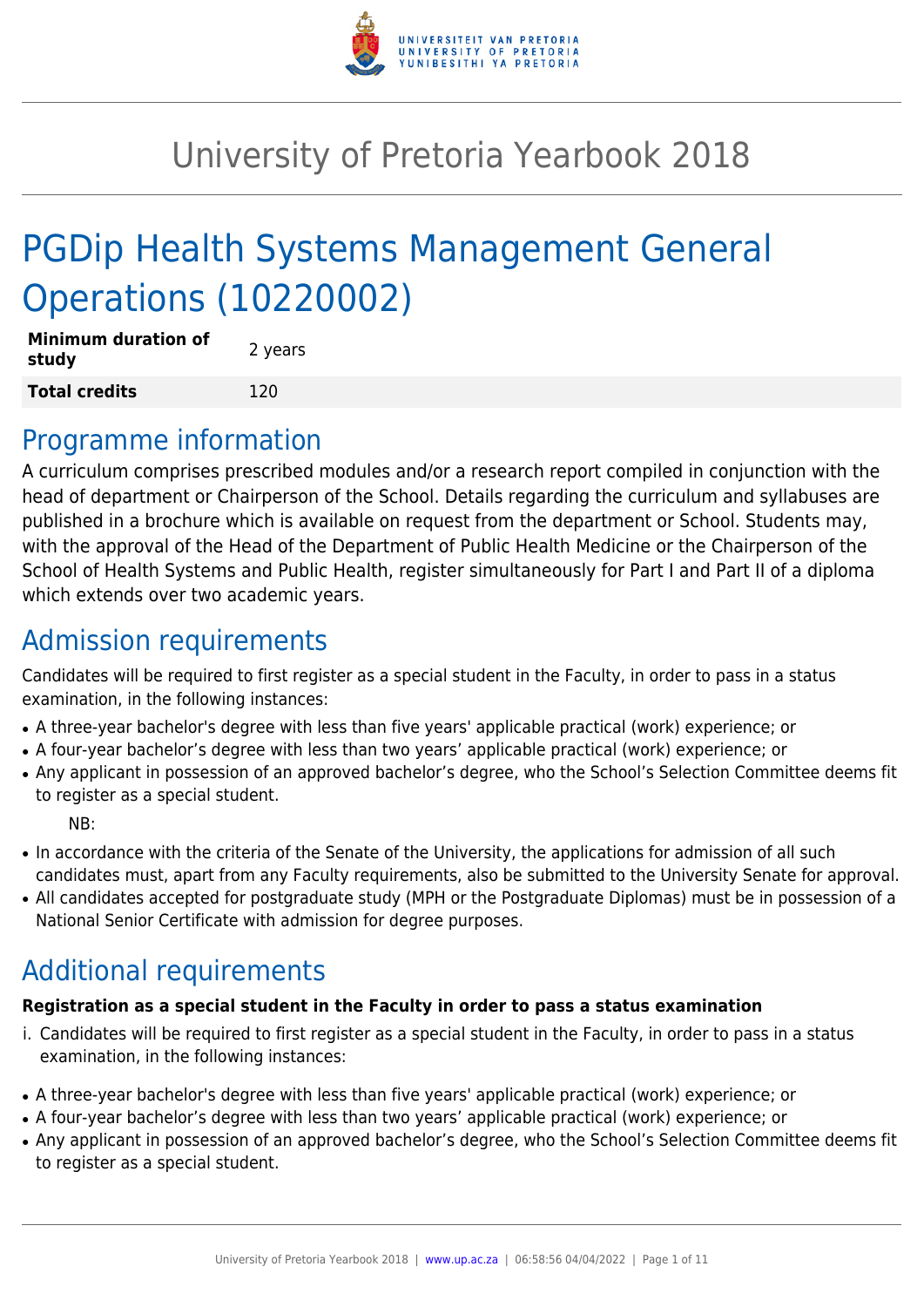

#### **NB**:

In accordance with the criteria of the Senate of the University, the applications for admission of all such candidates must, apart from any Faculty requirements, also be submitted to the University Senate for approval. All candidates accepted for postgraduate study (MPH or the Postgraduate Diplomas) must be in possession of a National Senior Certificate with admission for degree purposes.

#### ii. **Pass requirements for the status examination**

- At least 60% must be obtained in the status examination.
- The status examination will be written in June.
- iii. The application of a student who has passed the status examination must be submitted to the Senate of the University for approval. Successful students may then enrol for the degree programme in the following academic year.

#### **Other selection criteria**

(Each on a scale of one to five.)

- Academic merit
- National/International need for public health
- Under-represented groups in public health
- Public health related employment
- Track record e.g. employment, academic, community-building, etc.

# Examinations and pass requirements

Students must attend all lectures and practical classes to the satisfaction of the head of department or the Chairperson of the School before they will be admitted to the examinations. Written, oral and/or practical examinations must be passed in all the modules. All diploma programme summative assessments will be externally moderated. The minimum pass mark for prescribed modules and the summative assessment is 50%. Only with the approval of the Chairperson of the School, on the recommendation of the head of department, will a student be allowed to continue his or her studies after having failed two modules (or the same module twice). A second examination in a module (including the diploma-specific summative assessment) is arranged in conjunction with the head of department.

# Pass with distinction

A diploma is awarded with distinction to a student who has obtained a mark of at least 75% for the externally moderated assessment component as well as a simple (unweighted) average of at least 75% of all the marks for the other required modules for the relevant diploma; excluding PHM 870 Learning in public health 870.

# General information

### **Concurrent registration for two study programmes**

i. In accordance with the stipulations of the General Regulations, which is mutatis mutandis applicable in the case of postgraduate diploma study, the permission of the Dean is required for concurrent registration, subject to the regulations applicable to the fields of study in question and to any other stipulations the Dean may prescribe. Such a concession may be withdrawn by the Dean if the student does not perform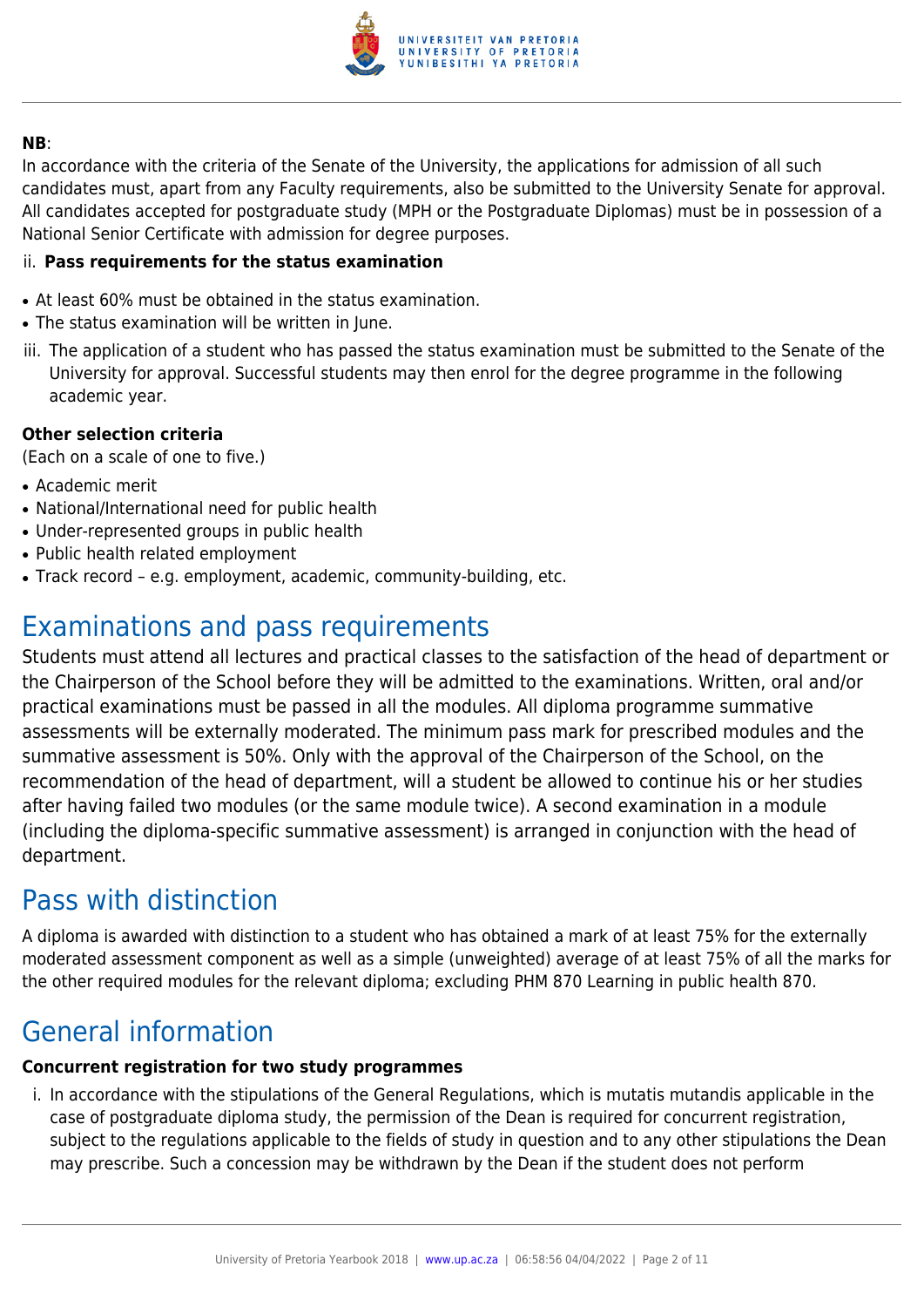

satisfactorily – all assignments and coursework must be completed on time. Concurrent registration will not be accepted as a reason for poor performance or not meeting deadlines for both study programmes.

- ii. In the case of registering concurrently for two study programmes in the School of Health Systems and Public Health and elsewhere, students must obtain the written consent of both the coordinator of their current programme and the coordinator of the second programme (or the track co-ordinator in the case of the MPH), and submit it with a substantiating letter to the School's Academic Programme Committee, for recommendation by the Chairperson of the School, after which the application is submitted to the Dean for approval.
- iii. The School of Health Systems and Public Health states that concurrent registration for two study programmes is a privilege and not a right.
- iv. Concurrent registration must be applied for annually and is granted based on academic performance in the primary degree/diploma programme. If the current field of study is a master's degree, then the second field of study can be a postgraduate diploma.
- v. If the current field of study is a postgraduate diploma, then the second field of study can be another postgraduate diploma.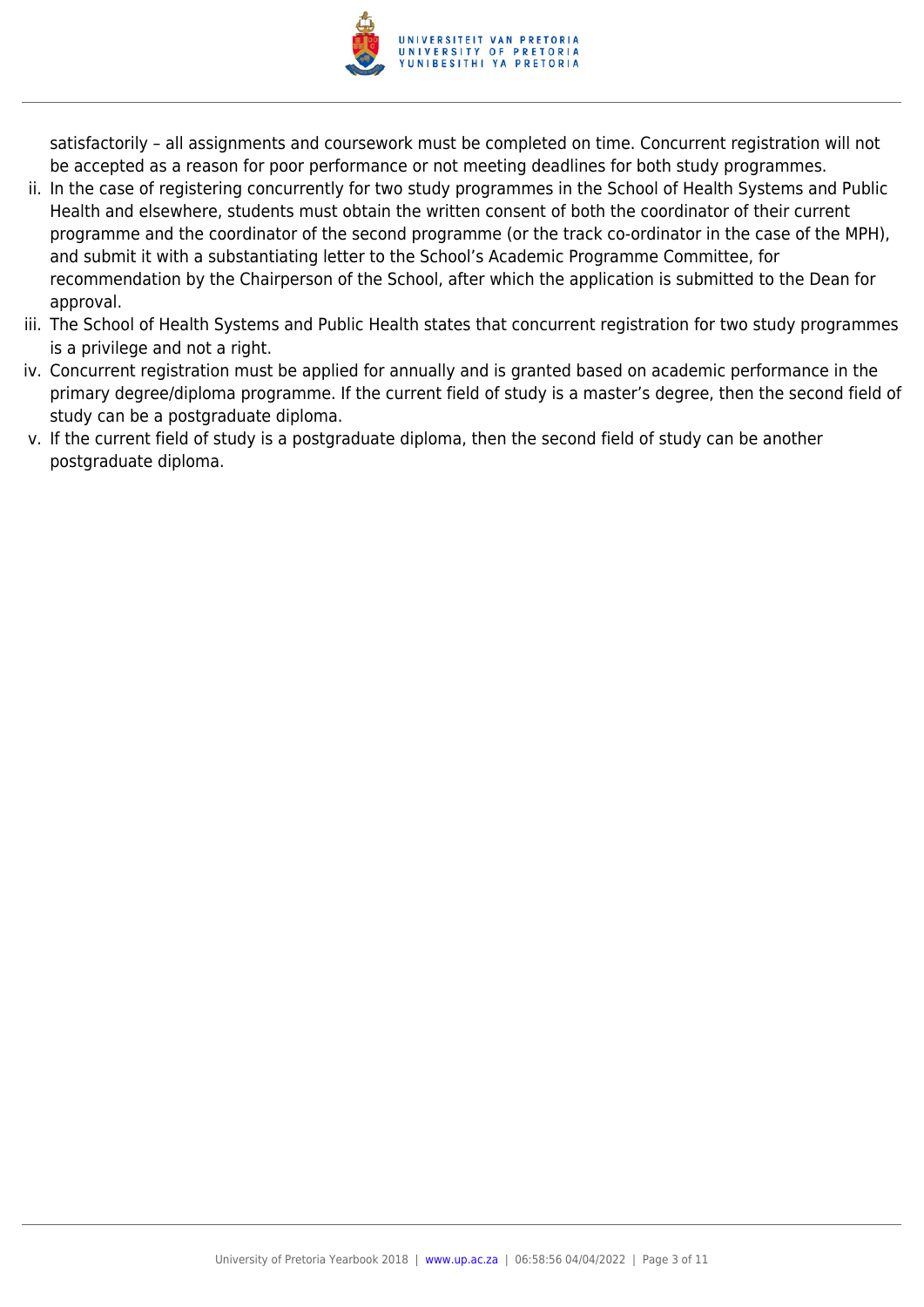

# Curriculum: Year 1

**Minimum credits: 120**

# **Core modules**

### **Research report 772 (AHM 772)**

| <b>Module credits</b>         | 30.00                                     |
|-------------------------------|-------------------------------------------|
| <b>Prerequisites</b>          | No prerequisites.                         |
| <b>Language of tuition</b>    | Module is presented in English            |
| <b>Department</b>             | School of Health System and Public Health |
| <b>Period of presentation</b> | Year                                      |

#### **Module content**

Executive/Emerging Leadership

Participants will be required to write up a project which can consist of a Strategic Plan for Leadership at the workplace which they will be required to implement and monitor over a period of 6 months and then write up the strengths and weaknesses of whether this plan made a difference and to what extent they have been able to influence and change the approach of decision-making at their workplaces. A report from supervisors will be required and the project will include a literature review and a detailed analysis of what was achieved, what value-added difference the project made at the workplace, what were the sustainability factors built into the plan and how it had improved service delivery. The health leadership strategies that arise out of the project will be discussed and how its broader application can be implemented towards transforming healthcare delivery at district or hospital level.

### **Financial management in public health 772 (HCF 772)**

| <b>Module credits</b>                                            | 10.00                                                 |
|------------------------------------------------------------------|-------------------------------------------------------|
| <b>Language of tuition</b>                                       | Module is presented in English                        |
| <b>Department</b>                                                | School of Health System and Public Health             |
| <b>Period of presentation</b>                                    | Year                                                  |
| Health policy and systems 776 (HCM 776)<br><b>Module credits</b> | 10.00                                                 |
| <b>Language of tuition</b>                                       | Module is presented in English                        |
| <b>Department</b>                                                | <b>Public Health Medicine</b>                         |
| <b>Period of presentation</b>                                    | Year                                                  |
|                                                                  | Principles of human resource management 773 (HRM 773) |
| <b>Module credits</b>                                            | 10.00                                                 |
| <b>Language of tuition</b>                                       | Module is presented in English                        |
| <b>Department</b>                                                | <b>Public Health Medicine</b>                         |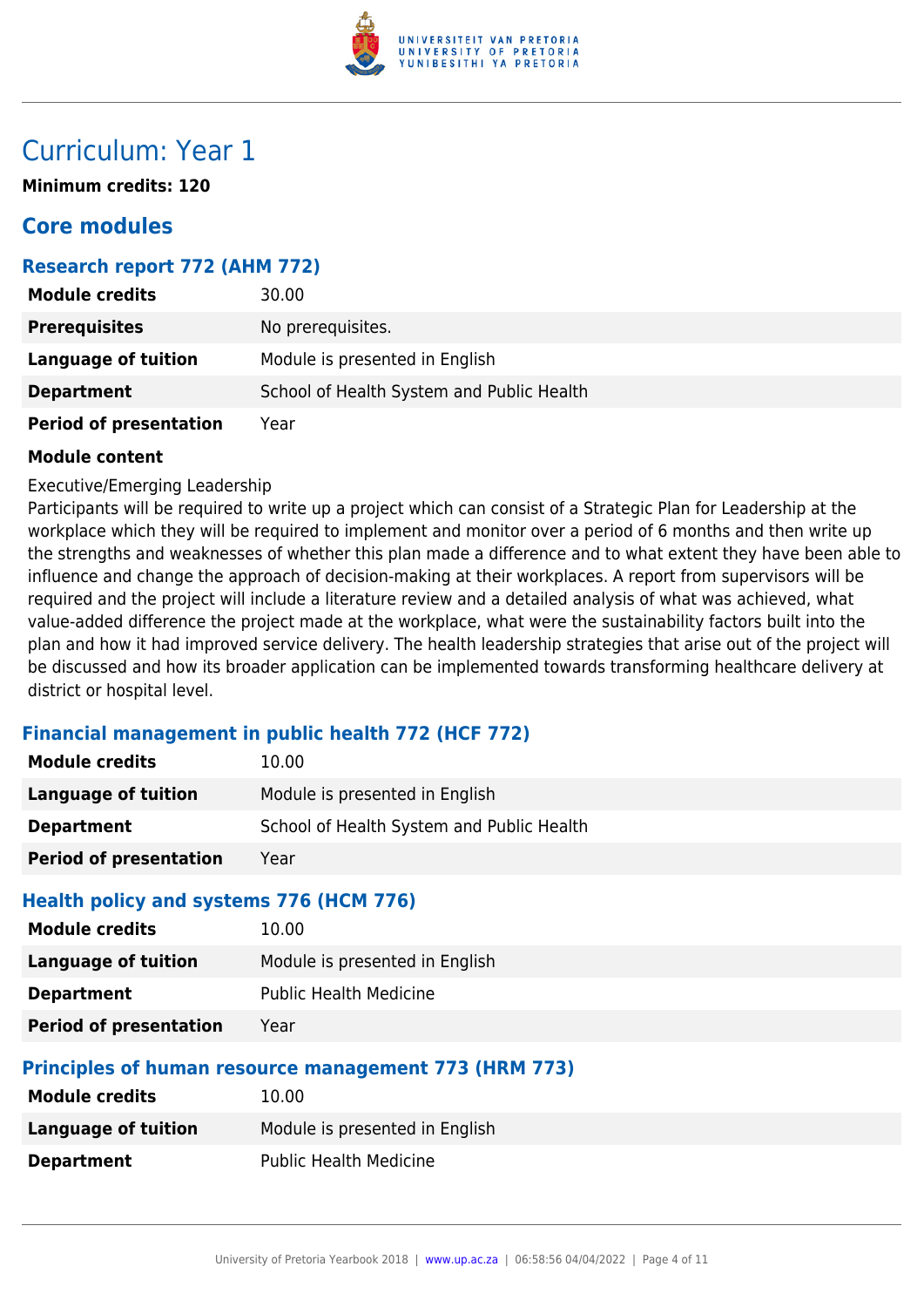

# **Learning in public health 773 (PHM 773)**

| <b>Module credits</b>         | 5.00                                      |
|-------------------------------|-------------------------------------------|
| Language of tuition           | Module is presented in English            |
| <b>Department</b>             | School of Health System and Public Health |
| <b>Period of presentation</b> | Year                                      |

#### **Module content**

Special introduction to fundamentals in Executive Leadership in health

The emerging student will be taught the fundamentals in executive leadership in healthcare systems which will form the basic platform or foundation for understanding the challenges for application of leadership modalities at the different levels of healthcare service delivery in the public health service and how to begin to think and analyse how the principles of executive leadership at their level of appointment can improve health service delivery.

# **Elective modules**

### **Human nutrition and public health 772 (CDS 772)**

| <b>Module credits</b>         | 5.00                                      |
|-------------------------------|-------------------------------------------|
| <b>Prerequisites</b>          | No prerequisites.                         |
| Language of tuition           | Module is presented in English            |
| <b>Department</b>             | School of Health System and Public Health |
| <b>Period of presentation</b> | Year                                      |

#### **Module content**

Principles of nutrition science, factors influencing food choices and nutrition in the life cycle. Main nutrition challenges in public health and interventions to address these. Development and management of public health nutrition interventions as well as a practicum in one aspect of public health nutrition practise in local communities.

### **Project management in health 771 (HCS 771)**

| <b>Module credits</b>         | 10.00                          |
|-------------------------------|--------------------------------|
| <b>Prerequisites</b>          | HME 771 or HME 773             |
| Language of tuition           | Module is presented in English |
| <b>Department</b>             | <b>Public Health Medicine</b>  |
| <b>Period of presentation</b> | Year                           |

#### **Introduction to monitoring and evaluation for health managers 773 (HIN 773)**

| <b>Module credits</b> | 10.00                          |
|-----------------------|--------------------------------|
| Language of tuition   | Module is presented in English |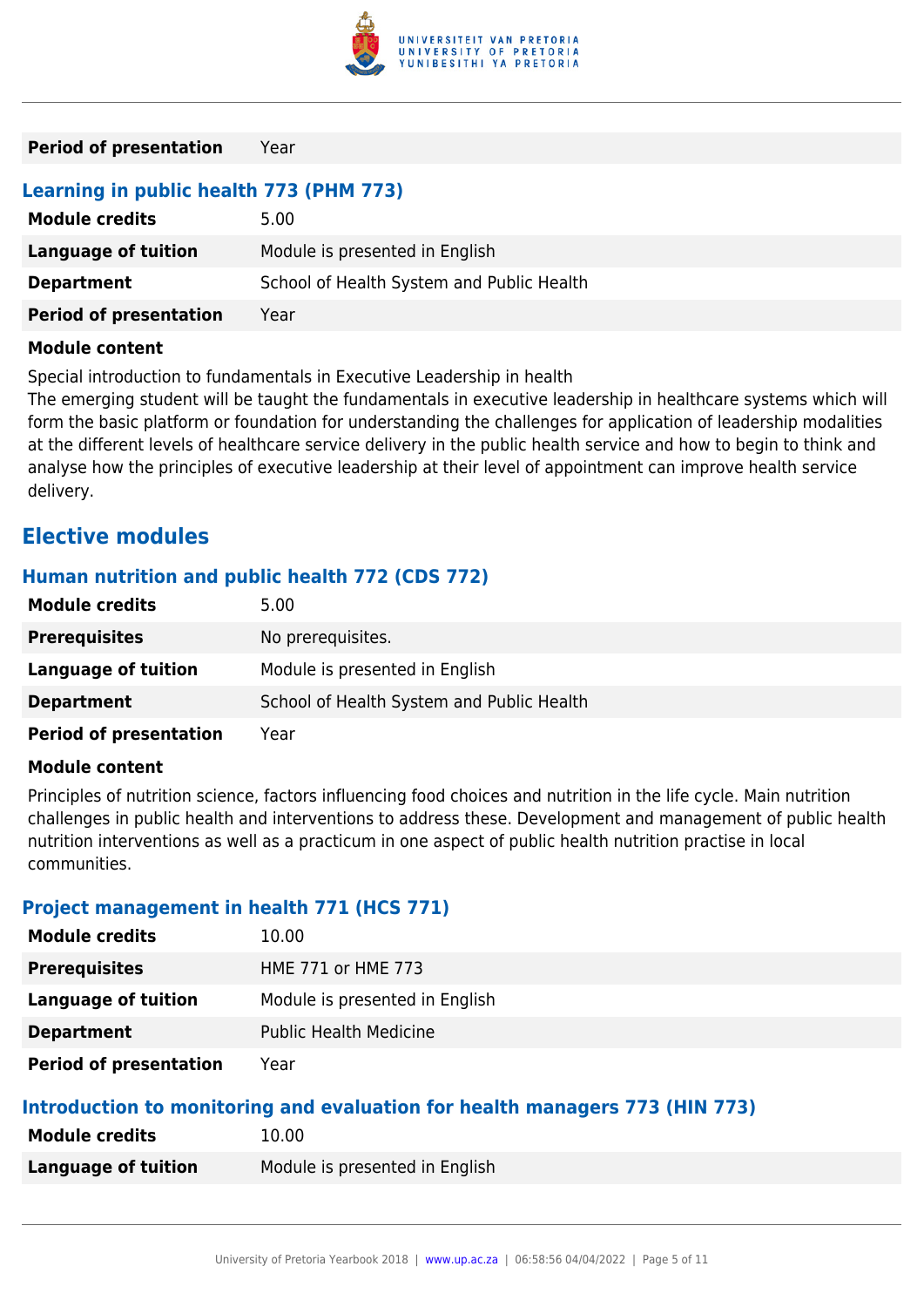

#### **Module content**

This is an introductory module on Monitoring and Evaluation (M&E) designed to provide students with knowledge, attitudes and skills regarding M&E frameworks, health information and data systems and indicators, evaluation designs, development of M&E plans, data collection, processing and use and feedback of M&E results, within the context of health systems strengthening. At the end of the module the student should be able to define M&E concepts in the context of health systems strengthening; describe M&E frameworks; design an M&E plan; understand health information systems and data collection, processing and understand how M&E results can be used for health systems strengthening.

# **Primary epidemiology 773 (HME 773)**

| <b>Module credits</b>         | 10.00                          |
|-------------------------------|--------------------------------|
| Language of tuition           | Module is presented in English |
| <b>Department</b>             | <b>Public Health Medicine</b>  |
| <b>Period of presentation</b> | Year                           |

## **Communication in health 770 (SCC 770)**

| <b>Module credits</b>         | 5.00                                      |
|-------------------------------|-------------------------------------------|
| Language of tuition           | Module is presented in English            |
| <b>Department</b>             | School of Health System and Public Health |
| <b>Period of presentation</b> | Year                                      |

#### **Module content**

Development and implementation of a health communication programme, eg a radio discussion on a current health topic.

### **Health promotion 771 (SCP 771)**

| <b>Module credits</b>         | 5.00                                      |
|-------------------------------|-------------------------------------------|
| Language of tuition           | Module is presented in English            |
| <b>Department</b>             | School of Health System and Public Health |
| <b>Period of presentation</b> | Year                                      |
|                               |                                           |

#### **Module content**

Overview of key milestones and development in health promotion theory and practice, principles and strategies of health promotion; main social and behavioural theories relevant to health promotion; health promotion main models and health promotion programme planning.

### **Principles of quality assurance 771 (TQM 771)**

| <b>Module credits</b> | 10.00                          |
|-----------------------|--------------------------------|
| Language of tuition   | Module is presented in English |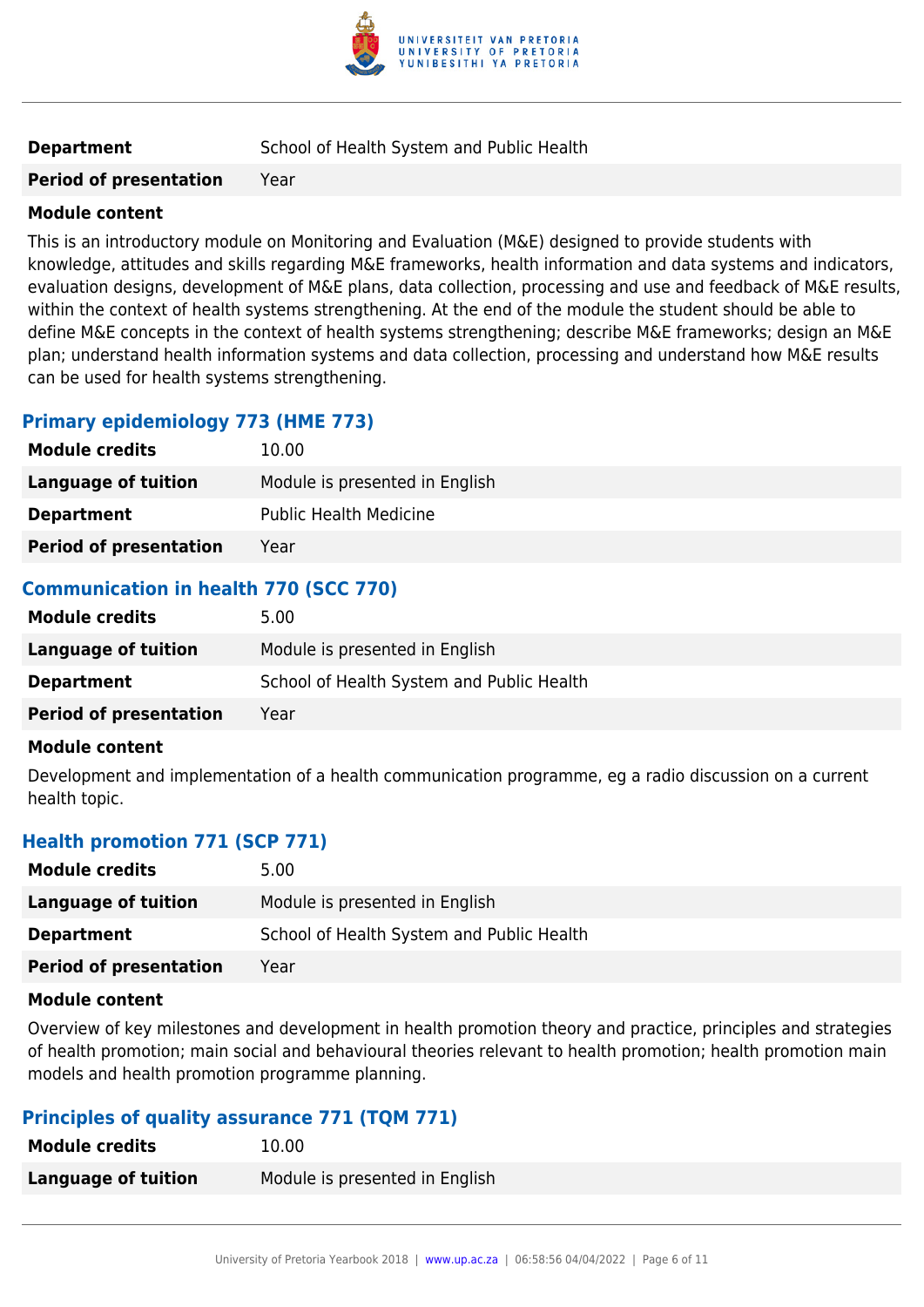

**Department** School of Health System and Public Health

**Period of presentation** Year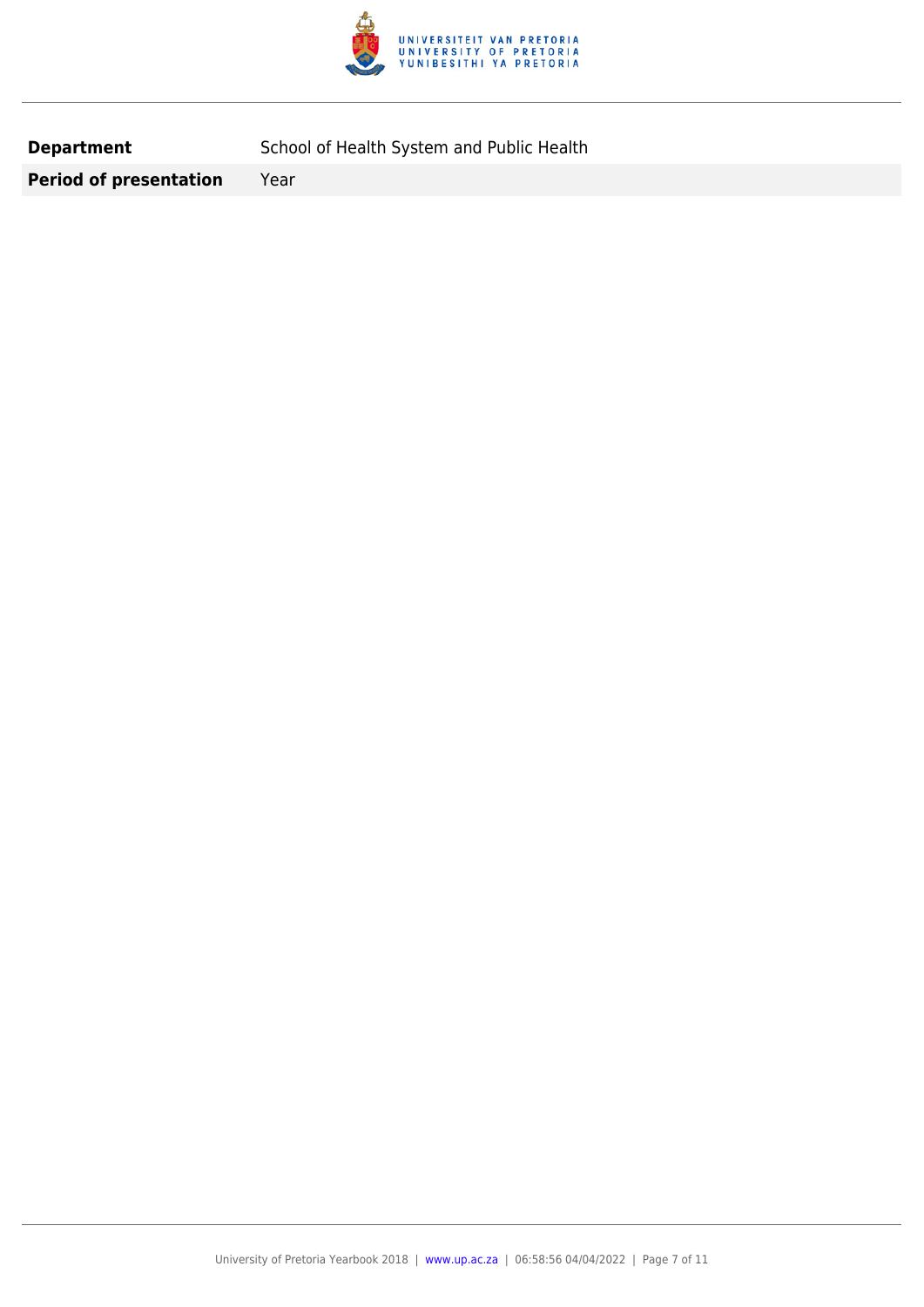

# Curriculum: Final year

**Minimum credits: 120**

# **Core modules**

## **Research report 772 (AHM 772)**

| <b>Module credits</b>         | 30.00                                     |
|-------------------------------|-------------------------------------------|
| <b>Prerequisites</b>          | No prerequisites.                         |
| Language of tuition           | Module is presented in English            |
| <b>Department</b>             | School of Health System and Public Health |
| <b>Period of presentation</b> | Year                                      |

#### **Module content**

Executive/Emerging Leadership

Participants will be required to write up a project which can consist of a Strategic Plan for Leadership at the workplace which they will be required to implement and monitor over a period of 6 months and then write up the strengths and weaknesses of whether this plan made a difference and to what extent they have been able to influence and change the approach of decision-making at their workplaces. A report from supervisors will be required and the project will include a literature review and a detailed analysis of what was achieved, what value-added difference the project made at the workplace, what were the sustainability factors built into the plan and how it had improved service delivery. The health leadership strategies that arise out of the project will be discussed and how its broader application can be implemented towards transforming healthcare delivery at district or hospital level.

### **Financial management in public health 772 (HCF 772)**

| <b>Module credits</b>                                            | 10.00                                                 |  |
|------------------------------------------------------------------|-------------------------------------------------------|--|
| <b>Language of tuition</b>                                       | Module is presented in English                        |  |
| <b>Department</b>                                                | School of Health System and Public Health             |  |
| <b>Period of presentation</b>                                    | Year                                                  |  |
| Health policy and systems 776 (HCM 776)<br><b>Module credits</b> | 10.00                                                 |  |
| Language of tuition                                              | Module is presented in English                        |  |
| <b>Department</b>                                                | <b>Public Health Medicine</b>                         |  |
| <b>Period of presentation</b>                                    | Year                                                  |  |
|                                                                  | Principles of human resource management 773 (HRM 773) |  |
| <b>Module credits</b>                                            | 10.00                                                 |  |
| <b>Language of tuition</b>                                       | Module is presented in English                        |  |
| <b>Department</b>                                                | <b>Public Health Medicine</b>                         |  |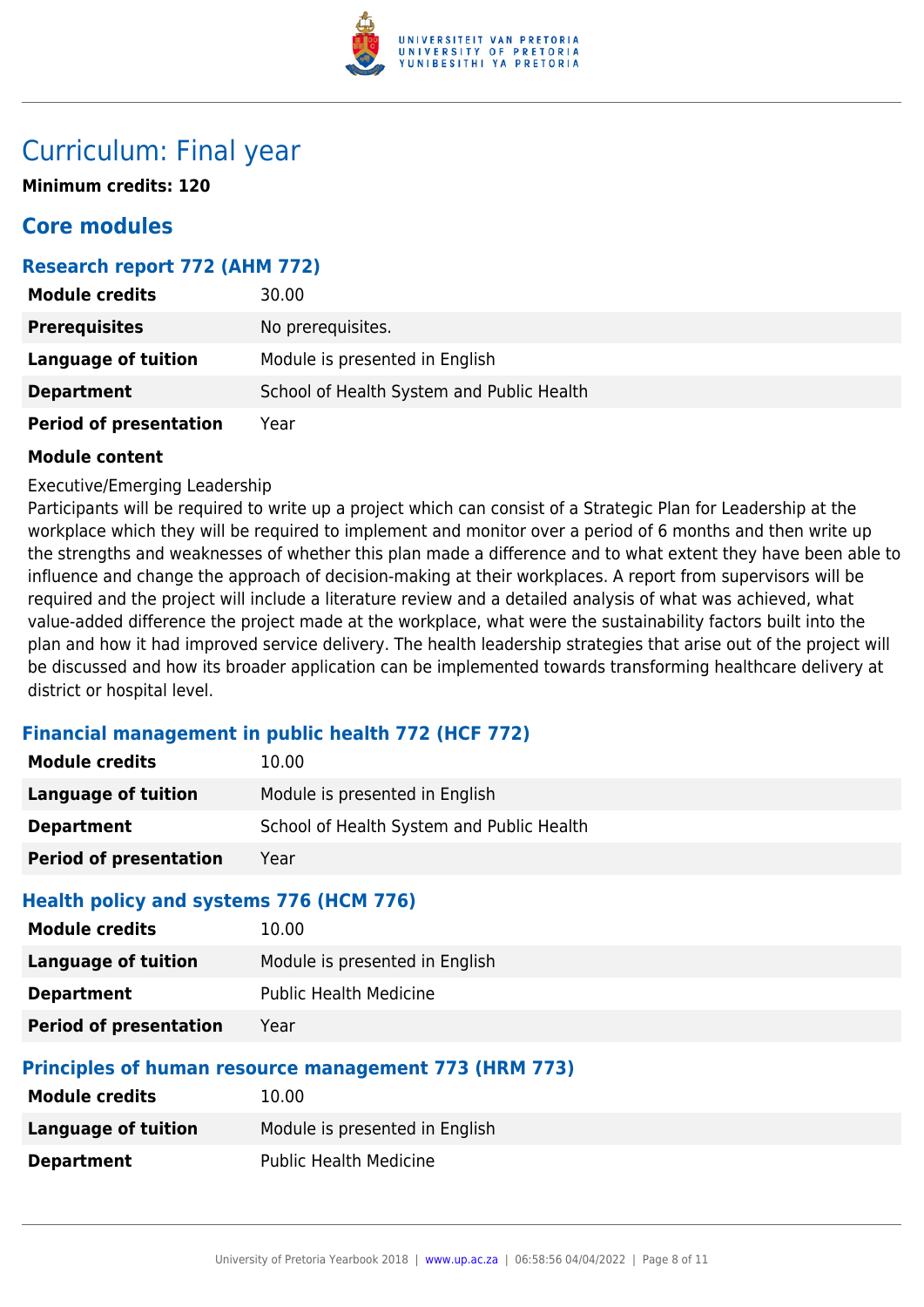

# **Learning in public health 773 (PHM 773)**

| <b>Module credits</b>         | 5.00                                      |
|-------------------------------|-------------------------------------------|
| Language of tuition           | Module is presented in English            |
| <b>Department</b>             | School of Health System and Public Health |
| <b>Period of presentation</b> | Year                                      |

#### **Module content**

Special introduction to fundamentals in Executive Leadership in health

The emerging student will be taught the fundamentals in executive leadership in healthcare systems which will form the basic platform or foundation for understanding the challenges for application of leadership modalities at the different levels of healthcare service delivery in the public health service and how to begin to think and analyse how the principles of executive leadership at their level of appointment can improve health service delivery.

# **Elective modules**

### **Human nutrition and public health 772 (CDS 772)**

| <b>Module credits</b>         | 5.00                                      |
|-------------------------------|-------------------------------------------|
| <b>Prerequisites</b>          | No prerequisites.                         |
| Language of tuition           | Module is presented in English            |
| <b>Department</b>             | School of Health System and Public Health |
| <b>Period of presentation</b> | Year                                      |

#### **Module content**

Principles of nutrition science, factors influencing food choices and nutrition in the life cycle. Main nutrition challenges in public health and interventions to address these. Development and management of public health nutrition interventions as well as a practicum in one aspect of public health nutrition practise in local communities.

### **Project management in health 771 (HCS 771)**

| <b>Module credits</b>         | 10.00                          |
|-------------------------------|--------------------------------|
| <b>Prerequisites</b>          | HME 771 or HME 773             |
| Language of tuition           | Module is presented in English |
| <b>Department</b>             | <b>Public Health Medicine</b>  |
| <b>Period of presentation</b> | Year                           |

#### **Introduction to monitoring and evaluation for health managers 773 (HIN 773)**

| <b>Module credits</b> | 10.00                          |
|-----------------------|--------------------------------|
| Language of tuition   | Module is presented in English |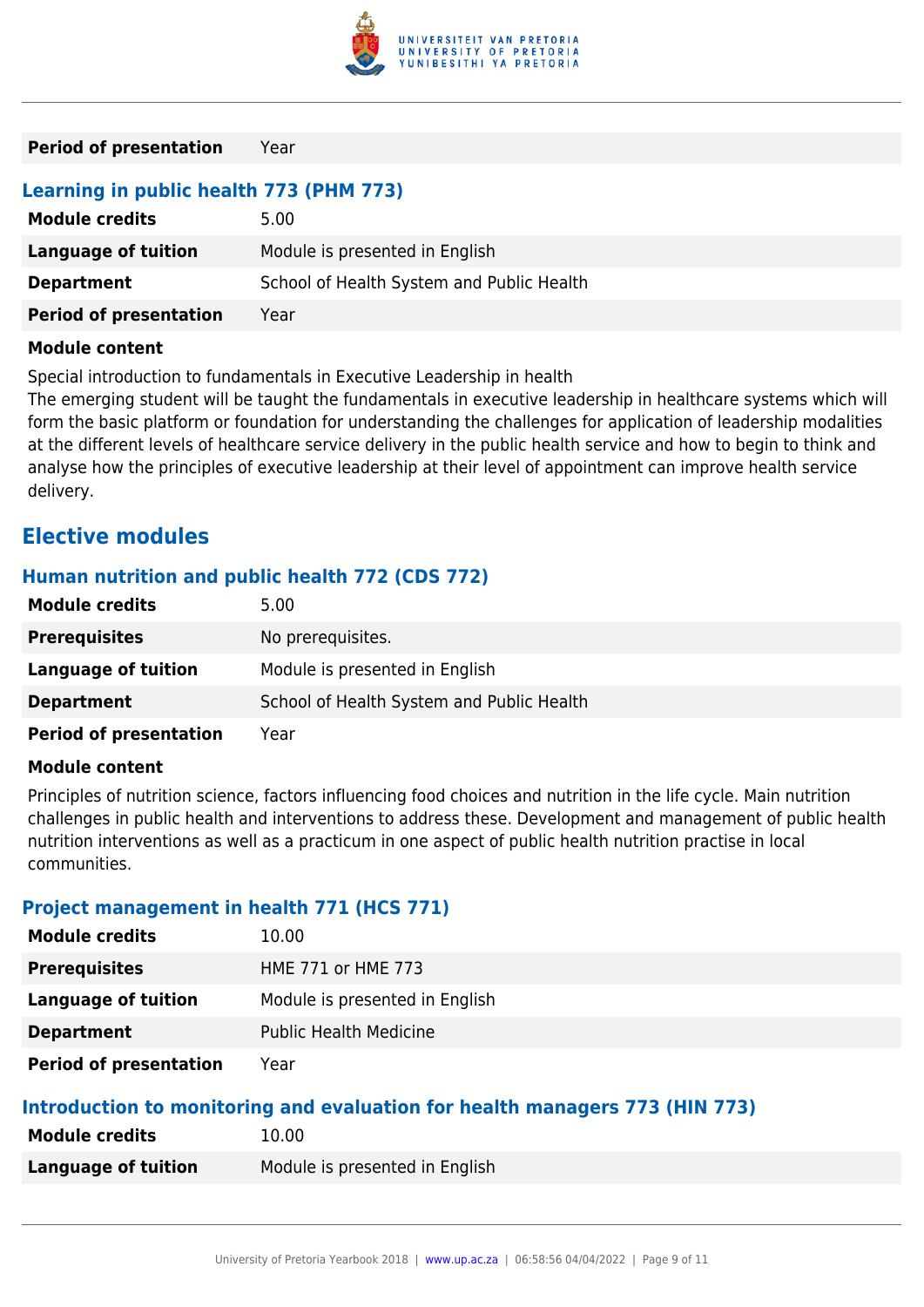

#### **Module content**

This is an introductory module on Monitoring and Evaluation (M&E) designed to provide students with knowledge, attitudes and skills regarding M&E frameworks, health information and data systems and indicators, evaluation designs, development of M&E plans, data collection, processing and use and feedback of M&E results, within the context of health systems strengthening. At the end of the module the student should be able to define M&E concepts in the context of health systems strengthening; describe M&E frameworks; design an M&E plan; understand health information systems and data collection, processing and understand how M&E results can be used for health systems strengthening.

# **Primary epidemiology 773 (HME 773)**

| <b>Module credits</b>         | 10.00                          |
|-------------------------------|--------------------------------|
| Language of tuition           | Module is presented in English |
| <b>Department</b>             | <b>Public Health Medicine</b>  |
| <b>Period of presentation</b> | Year                           |

## **Communication in health 770 (SCC 770)**

| <b>Module credits</b>         | 5.00                                      |
|-------------------------------|-------------------------------------------|
| Language of tuition           | Module is presented in English            |
| <b>Department</b>             | School of Health System and Public Health |
| <b>Period of presentation</b> | Year                                      |

#### **Module content**

Development and implementation of a health communication programme, eg a radio discussion on a current health topic.

### **Health promotion 771 (SCP 771)**

| <b>Module credits</b>         | 5.00                                      |
|-------------------------------|-------------------------------------------|
| Language of tuition           | Module is presented in English            |
| <b>Department</b>             | School of Health System and Public Health |
| <b>Period of presentation</b> | Year                                      |
|                               |                                           |

#### **Module content**

Overview of key milestones and development in health promotion theory and practice, principles and strategies of health promotion; main social and behavioural theories relevant to health promotion; health promotion main models and health promotion programme planning.

### **Principles of quality assurance 771 (TQM 771)**

| <b>Module credits</b> | 10.00                          |
|-----------------------|--------------------------------|
| Language of tuition   | Module is presented in English |